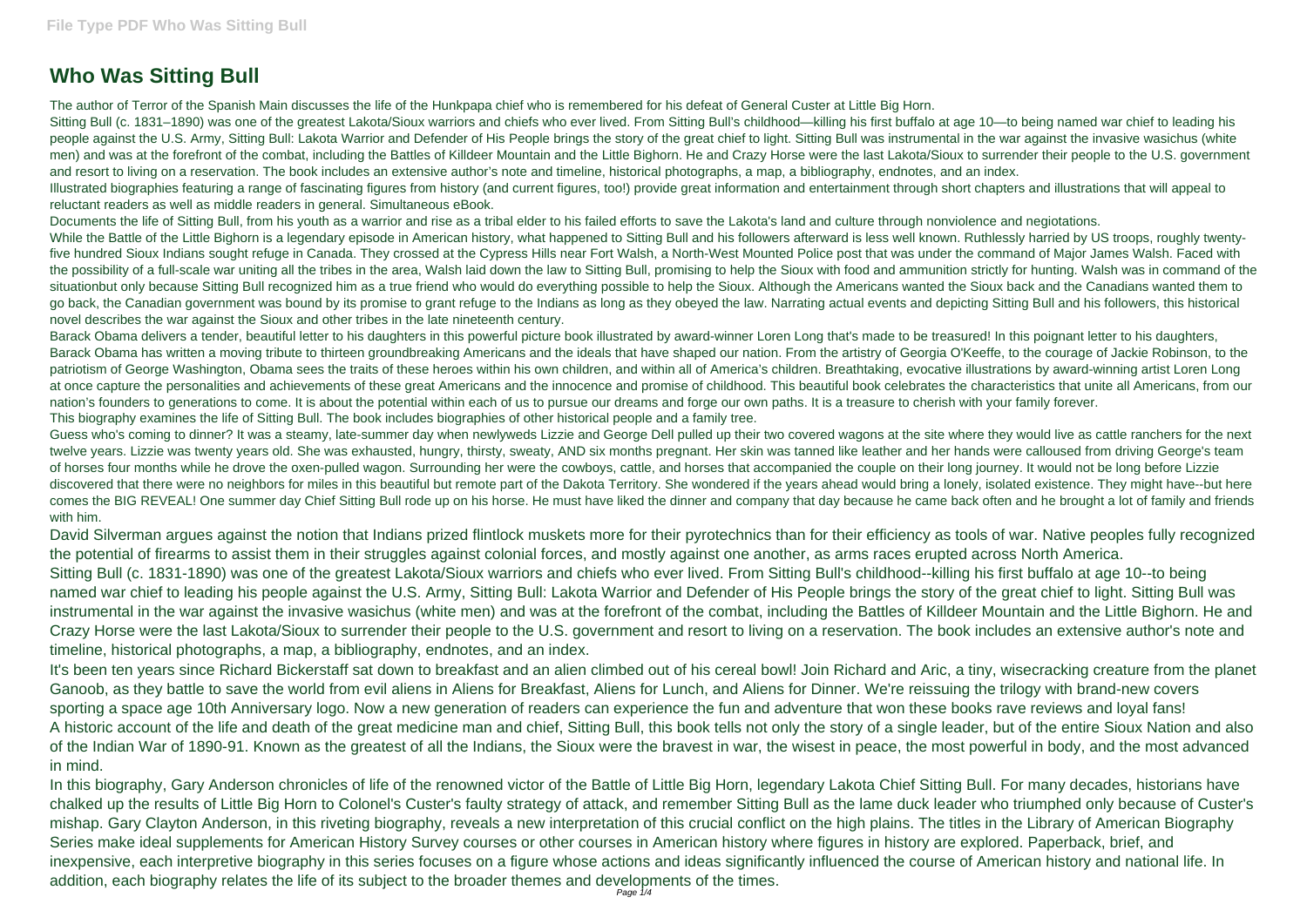This work has been selected by scholars as being culturally important, and is part of the knowledge base of civilization as we know it. This work was reproduced from the original artifact, and remains as true to the original work as possible. Therefore, you will see the original copyright references, library stamps (as most of these works have been housed in our most important libraries around the world), and other notations in the work.This work is in the public domain in the United States of America, and possibly other nations. Within the United States, you may freely copy and distribute this work, as no entity (individual or corporate) has a copyright on the body of the work.As a reproduction of a historical artifact, this work may contain missing or blurred pages, poor pictures, errant marks, etc. Scholars believe, and we concur, that this work is important enough to be preserved, reproduced, and made generally available to the public. We appreciate your support of the preservation process, and thank you for being an important part of keeping this knowledge alive and relevant.

Two Native American leaders who left a lasting legacy, Geronimo and Sitting Bull. Most Americans and many people worldwide have heard these two famous names. Today, however, the general public knows little about the lives of these great leaders. During the second half of the nineteenth century when they opposed white intrusion and expansion into their territories, just the mention of their names could spark fear or anger. After they surrendered to the army and lived in captivity, they evoked curiosity and sympathy for the plight of the American Indian. Author Bill Markley offers a thoughtful and entertaining examination of these legendary lives in this new joint biography of these two great leaders. . Army scout, buffalo hunter, Indian fighter, and impresario of the world-renowned "Wild West Show," William F. "Buffalo Bill" Cody lived the real American West and also helped create the "West of the imagination." Born in 1846, he took part in the great westward migration, hunted the buffalo, and made friends among the Plains Indians, who gave him the name Pahaska (long hair). But as the frontier closed and his role in "winning the West" passed into legend, Buffalo Bill found himself becoming the symbol of the destruction of the buffalo and the American Indian. Deeply dismayed, he spent the rest of his life working to save the remaining buffalo and to preserve Plains Indian culture through his Wild West shows. This biography of William Cody focuses on his lifelong relationship with Plains Indians, a vital part of his life story that, surprisingly, has been seldom told. Bobby Bridger draws on many historical accounts and Cody's own memoirs to show how deeply intertwined Cody's life was with the Plains Indians. In particular, he demonstrates that the Lakota and Cheyenne were active cocreators of the Wild West shows, which helped them preserve the spiritual essence of their culture in the reservation era while also imparting something of it to white society in America and Europe. This dual story of Buffalo Bill and the Plains Indians clearly reveals how one West was lost, and another born, within the lifetime of one remarkable man.

Introduces the life of Lakota Sioux warrior and holy man Sitting Bull, who led his people to victory at Little Bighorn and brought them to safety in Canada before surrendering so that they would not starve.

The only book on Sitting Bull written by a lineal descendant.

In this dark room, in this place of fences, strange smells, and men with yellow eyes where finally I am caught and cannot get free, I close my eyes and am home again. . . . Sitting Bull of the Hunkpapa band of Page 2/4

"If that is Long Hair, I am the one who killed him," White Bull, the young nephew of Sitting Bull, said when Bad Juice pointed out Custer's body immediately after the Battle of the Little Big Horn. Yet it was Sitting Bull who acquired the notoriety and was paraded in Buffalo Bill's Wild West Show as "the warrior who killed Custer." But this new edition of Stanley Vestal's classic biography of the famous chief emphasizes that "Sitting Bull's fame does not rest upon the death of Custer's five troops. Had he been twenty miles away shooting antelope that morning, he would still remain the greatest of the Sioux." The stirring account of the death throes of a mighty nation and its leader is the story of the "greatest of the Sioux" and his struggle to keep his people free and united. The Sioux were formidable warriors, as attested to by men who fought against them, like General Anson Mills, who said, "They were the best cavalry in the world; their like will never be seen again," but they were up against an overwhelming tide of soldiers, homesteaders, and bureaucrats. Sitting Bull fought long and hard and "He was ... a statesman, one of the most farsighted we have had," but statesmanship could not prevail against such odds. This powerful biography of Sitting Bull is brought to a new generation of readers in h a new and expanded edition, for much new material had been added to the original edition (published in 1932) that could not be disclosed while the informants were still living. Sitting Bull is a moving account of the epic courage of one man in the face of his inevitable defeat as the last defender of his people's rights.

A flesh-and-blood portrait of one of the most misunderstood figures in American history shows Sitting Bull from both the settler and the Lakota perspective--a courageous warrior, a spiritual leader, and stubborn defender of traditional ways. Reprint.

Recounts the true story of an African grey parrot who was the subject of a devoted graduate student's scientific experiment on animal intelligence and who astonished everyone with its ability to add, understand concepts and speak hundreds of words. By the author of Aliens for Breakfast.

Investigates the enigmatic Native American figure, assessing critical battles attributed to his leadership within a context of the Great Sioux Wars, exploring the relationships between the Lakota Sioux and other tribes and analyzing the subjugation of North Plains Native Americans. Reprint.

A biography of the Sioux chief who worked to maintain the rights of Native American people and who led the defeat of General Custer at the Little Big Horn in 1876. "An engrossing and tautly written account of a critical chapter in American history." --Los Angeles Times Nathaniel Philbrick, author of In the Hurricane's Eye, Pulitzer Prize finalist Mayflower, and Valiant Ambition, is a historian with a unique ability to bring history to life. The Last Stand is Philbrick's monumental reappraisal of the epochal clash at the Little Bighorn in 1876 that gave birth to the legend of Custer's Last Stand. Bringing a wealth of new information to his subject, as well as his characteristic literary flair, Philbrick details the collision between two American icons- George Armstrong Custer and Sitting Bull-that both parties wished to avoid, and brilliantly explains how the battle that ensued has been shaped and reshaped by national myth. A biography of the Sioux leader who became a symbol of American Indian resistance to European-American culture.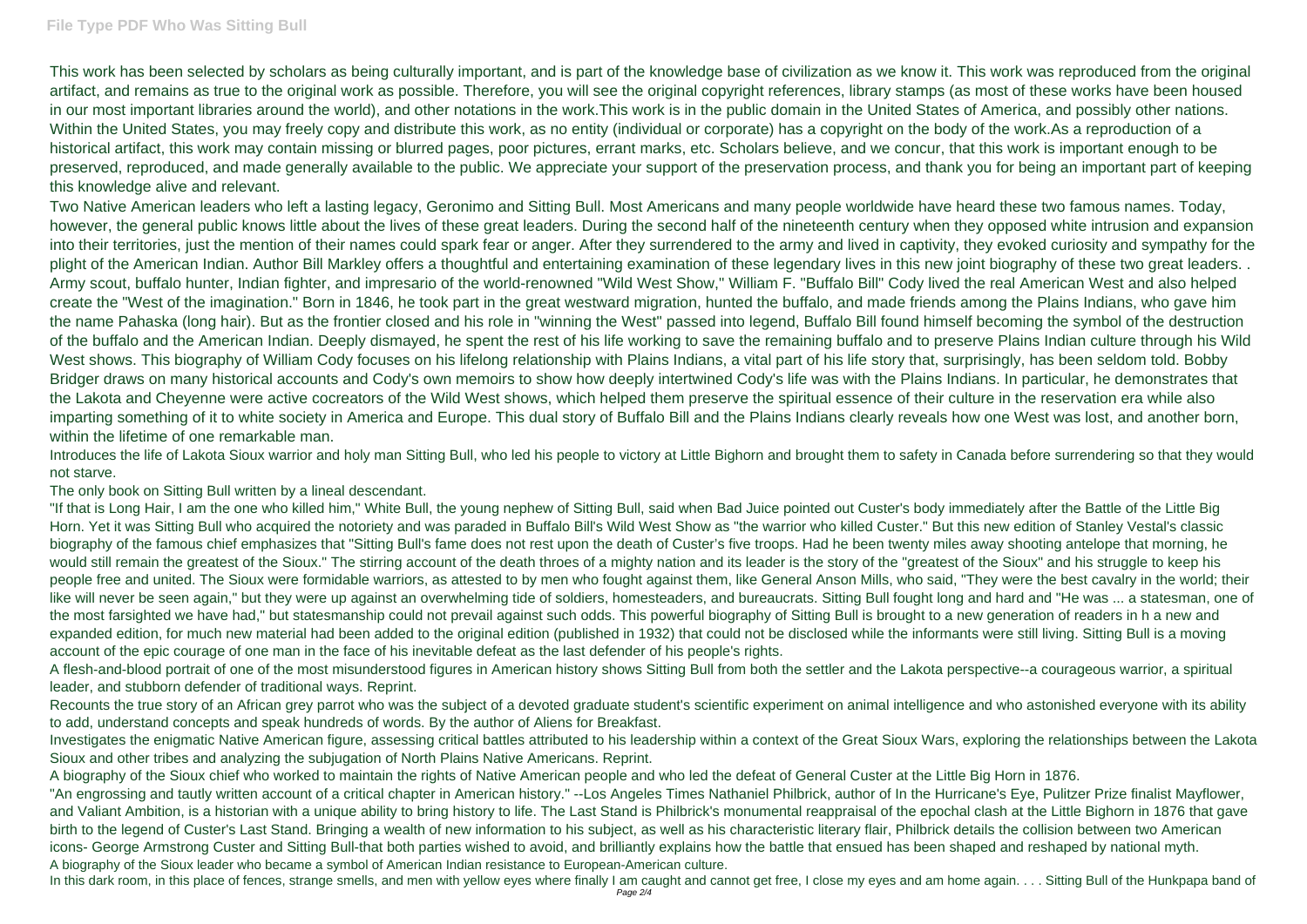## **File Type PDF Who Was Sitting Bull**

the Sioux Nation was a warrior, a visionary, a horseman and hunter, and a man who had a deep affinity with nature. Above all, he is remembered as an extraordinary leader who fought for the freedom of his people and helped to preserve their spirit, even in a time of great tragedy. Chosen to be the war chief of the Sioux Nation in 1869 as battles with the United States government increased, he resisted the white soldiers who threatened to exterminate his people, their claim to the land, and their entire way of life. From the acclaimed author and illustrator of Abe Lincoln Remembers comes an unforgettable fictional portrait of Sitting Bull, looking back on the events that shaped his life and fate. Historically accurate, powerfully evocative paintings and words are as moving as the story they tell. \*Includes pictures of important people, places, and events. \*Explains several Lakota Sioux oral legends, as well as the origins of the names of each Native American icon. \*Explains the Battle of the Little Bighorn, the Nez Perce War, and Geronimo's final campaign Five of the best known Native American legends in history are Geronimo, Sitting Bull, Crazy Horse, Chief Joseph and Red Cloud, celebrated by Americans today for the very reason they were reviled by Americans of their own day. Americans have always appreciated plucky, persistent, and dogged individuals, and there are few examples in the nation's history that represent the fighting spirit better than these Native American leaders. The name "Geronimo" evokes a number of different emotions. Those who believed in 19th century America's "Manifest Destiny" viewed Geronimo and all Native Americans as impediments to God's will for the nation. Even today, many Americans associate the name Geronimo with a war cry, and the name Geronimo itself only came about because of a battle he fought against the Mexicans. Over time, however, those who empathized with the fate of the Native Americans saw Geronimo as one of a number of Native American leaders who resisted the U.S. and Mexican governments as their lands were being appropriated, often eluding large numbers of soldiers pursuing them. Around the same time, Sitting Bull and Crazy Horse became legends at the Battle of the Little Bighorn, during which an estimated 2,000 Sioux and Cheyenne warriors inspired by one of Sitting Bull's visions routed and then annihilated the 7th U.S. Cavalry led by George Custer. That disaster led the American government to double down on its efforts to "pacify" the Sioux, and by the end of the decade many of them had surrendered and been moved onto a reservation. Sitting Bull and Crazy Horse were two of the last Sioux leaders to surrender, and both suffered controversial deaths on reservations. Though he has not been remembered as vividly as another member of the Oglala Lakota, Crazy Horse, Red Cloud led the group for 40 years, in war, in peace, and on a reservation, becoming so esteemed and influential that Americans began to mistakenly take him for the leader of the entire Sioux tribe. When he died in 1904, most Americans who knew his people's story considered Chief Joseph, whose Nez Percé name is Himahtooyahlatkekt ("Thunder Rolling Down from the Mountains"), a military genius and an "Indian Napoleon." This assessment of the Native American leader was based on a 1,500-mile odyssey during which he and his people left their reservation in the hopes of escaping to Canada, where the Nez Percé intended to join Sitting Bull and his Hunkpapa Sioux band. The real Chief Joseph was a gifted speaker and more diplomat than war leader. It's not surprising that Chief Joseph was misunderstood and misrepresented by Americans because his people's name was as well; Nez Percé literally means "pierced nose" in French, but it is unclear whether the tribe ever used nose piercing as a form of ornament. Native American Icons profiles the amazing lives of the 5 Native American leaders, from their origins to their legendary confrontations with the U.S. Army, while also analyzing their lasting legacies. Along with pictures of the Native American icons and other important people, places, and events in their lives, you will learn about Geronimo, Sitting Bull, Crazy Horse, Chief Joseph and Red Cloud like you never have before.

Profiles the Native American leader who is best known for his role in the Battle of Little Bighorn, discussing his childhood, family life, participation in the Sioux Nation, and conflicts with the United States government.

The first comprehensive history of the Lakota Indians and their profound role in shaping America's history Named One of the New York Times Critics' Top Books of 2019 - Named One of the 10 Best History Books of 2019 by Smithsonian Magazine - Winner of the MPIBA Reading the West Book Award for narrative nonfiction "Turned many of the stories I thought I knew about our nation inside out."--Cornelia Channing, Paris Review, Favorite Books of 2019 "My favorite non-fiction book of this year."--Tyler Cowen, Bloomberg Opinion "A briliant, bold, gripping history."--Simon Sebag Montefiore, London Evening Standard, Best Books of 2019 "All nations deserve to have their stories told with this degree of attentiveness"--Parul Sehgal, New York Times This first complete account of the Lakota Indians traces their rich and often surprising history from the early sixteenth to the early twenty-first century. Pekka Hämäläinen explores the

Winner of the 2018 Ohioana Book Award for Nonfiction "Deanne Stillman's splendid Blood Brothers eloquently explores the clash of cultures on the Great Plains that initially united the two legends and how this shared experience contributed to the creation of their ironic political alliance." —Bobby Bridger, Austin Chronicle It was in Brooklyn, New York, in 1883 that William F. Cody—known across the land as Buffalo Bill—conceived of his Wild West show, an "equestrian extravaganza" featuring cowboys and Indians. It was a great success, and for four months in 1885 the Lakota chief Sitting Bull appeared in the show. Blood Brothers tells the story of these two iconic figures through their brief but important collaboration, in "a compelling narrative that reads like a novel" (Orange County Register). "Thoroughly researched, Deanne Stillman's account of this period in American history is elucidating as well as entertaining" (Booklist), complete with little-told details about the two men whose alliance was eased by none other than Annie Oakley. When Sitting Bull joined the Wild West, the event spawned one of the earliest advertising slogans: "Foes in '76, Friends in '85." Cody paid his performers well, and he treated the Indians no differently from white performers. During this time, the Native American rights movement began to flourish. But with their way of life in tatters, the Lakota and others availed themselves of the chance to perform in the Wild West show. When Cody died in 1917, a large contingent of Native Americans attended his public funeral. An iconic friendship tale like no other, Blood Brothers is a timeless story of people from different cultures who crossed barriers to engage each other as human beings. Here, Stillman provides "an account of the tragic murder of Sitting Bull that's as good as any in the literature…Thoughtful and thoroughly well-told—just the right treatment for a subject about which many books have been written before, few so successfully" (Kirkus Reviews, starred review). A biographical look at the childhood of Sitting Bull, one of the greatest Sioux warriors to fight against the white man.

One week after the infamous June 1876 Battle of the Little Big Horn, when news of the defeat of General George Armstrong Custer and his 7th Cavalry troops reached the American public, Sitting Bull became the most wanted hostile Indian in America. He had resisted the United States' intrusions into Lakota prairie land for years, refused to sign treaties, and called for a gathering of tribes at Little Big Horn. He epitomized resistance. Sitting Bull's role at Little Big Horn has been the subject of hundreds of historical works, but while Sitting Bull was in fact present, he did not engage in the battle. The conflict with Custer was a benchmark to the subsequent events. There are other battles than those of war, and the conflict between Sitting Bull and Indian Agent James McLaughlin was one of those battles. Theirs was a fight over the hearts and minds of the Lakota. U.S. Government policy toward Native Americans after Little Big Horn was to give them a makeover as Americans after finally and firmly displacing them from their lands. They were to be reconstituted as Christian, civilized and made farmers. Sitting Bull, when forced to accept reservation life, understood who was in control, but his view of reservation life was very different from that of the Indian Bureau and its agents. His people's birth right was their native heritage and culture. Although redrawn by the Government, he believed that the prairie land still held a special meaning of place for the Lakota. Those in power dictated a contrary view – with the closing of the frontier, the Indian was challenged to accept the white road or vanish, in the case of the Lakota, that position was given personification in the form of Agent James McLaughlin. This book explores the story within their conflict and offers new perspectives and insights. A biography of the Sioux chief who, although he led his people into the Battle of Little Big Horn, was also a man of mercy, wisdom, and peace.